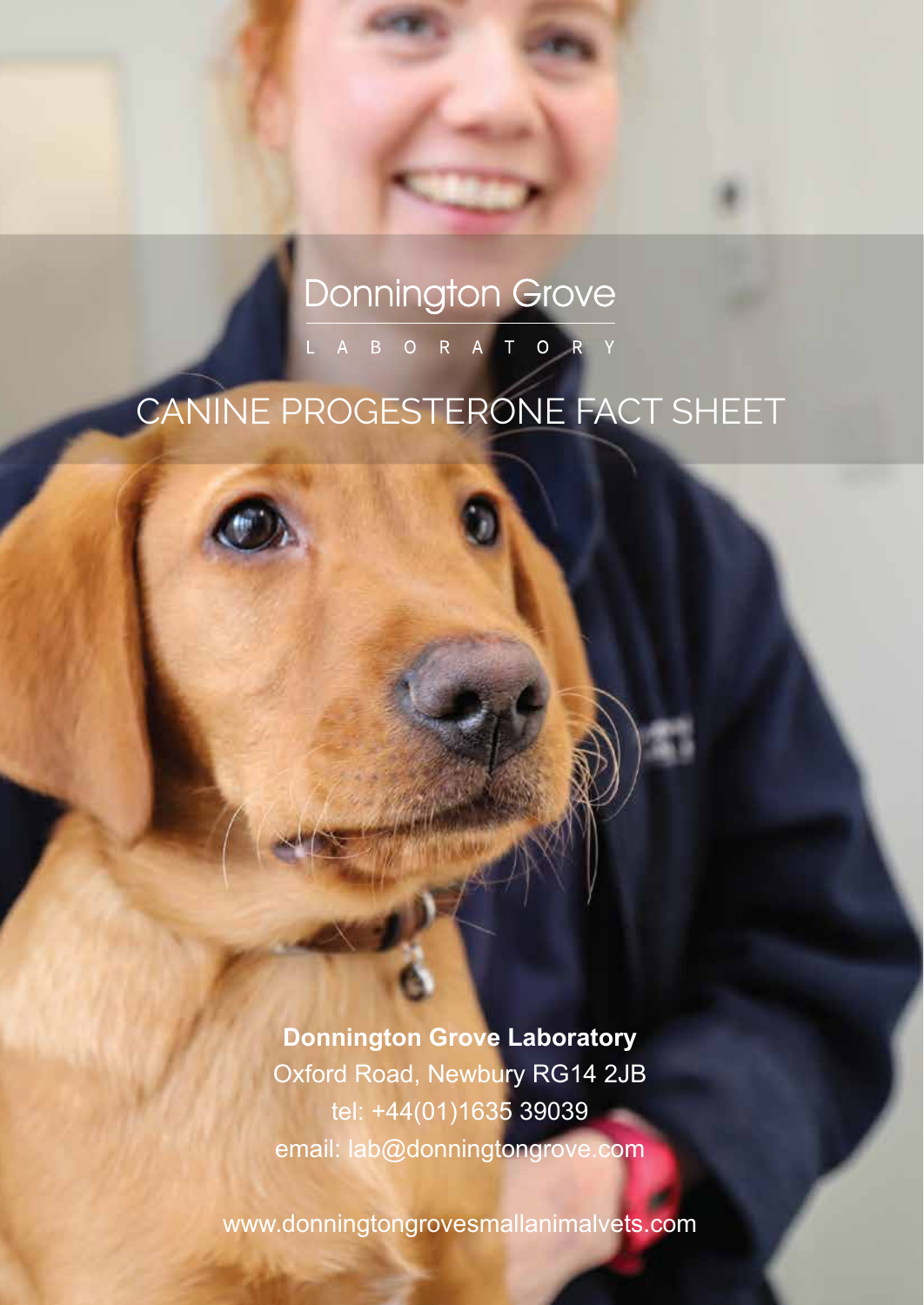

Progesterone is a steroid hormone that is important in female dog reproduction. With the right equipment, it can be easily and accurately measured and is informative in determining ovulation and parturition.

#### Progesterone Testing for Determining Mating Time

The progesterone level can be measured in the serum extracted from blood. Bitches will ovulate at around 18 nmol/L. After ovulation, the oocytes (eggs) need to develop in the reproductive tract for a further 2 days before they can be fertilised. Once they have matured, they will be viable for another 2 days.

As progesterone levels start to rise in the blood, this indicates that the oestrus cycle is about to commence. Once the progesterone level starts to rise, as a rule-ofthumb, it doubles every 2 days. Our recommended testing and mating regime based on serum progesterone levels is:

- <3 nmol/L. Retest in 3-4 days.
- 3-6 nmol/L. Retest in 2-3 days.
- 6 -16 nmol/L. Retest in 2 days.
- 16-20 nmol/L. Mate within 33-57 hours.
- 20-38 nmol/L. Mate within 9-33 hours.
- >30 nmol/L. Mate within 9 hours.



## Progesterone Testing to Determine Parturition

Occasionally, there are cases where it is important to be able to determine the physiological end of the pregnancy, e.g. if an intervention such as Caesarean Section might be necessary. Plasma progesterone levels drop to below 3 nmol/L 24 hours before parturition. The test can be repeated every day towards the end of gestation until the drop in progesterone is evident.

## Progesterone Testing for Other Conditions

Progesterone levels can be useful for other issues associated with the reproductive cycle such as silent heats (where there is no other evidence that the oestrus cycle has occurred), split heats (where there are two cycles closer together than normal

**Newbury Surgery** Donnington Grove Veterinary Surgery Oxford Road, Newbury, Berks, RG14 2JB